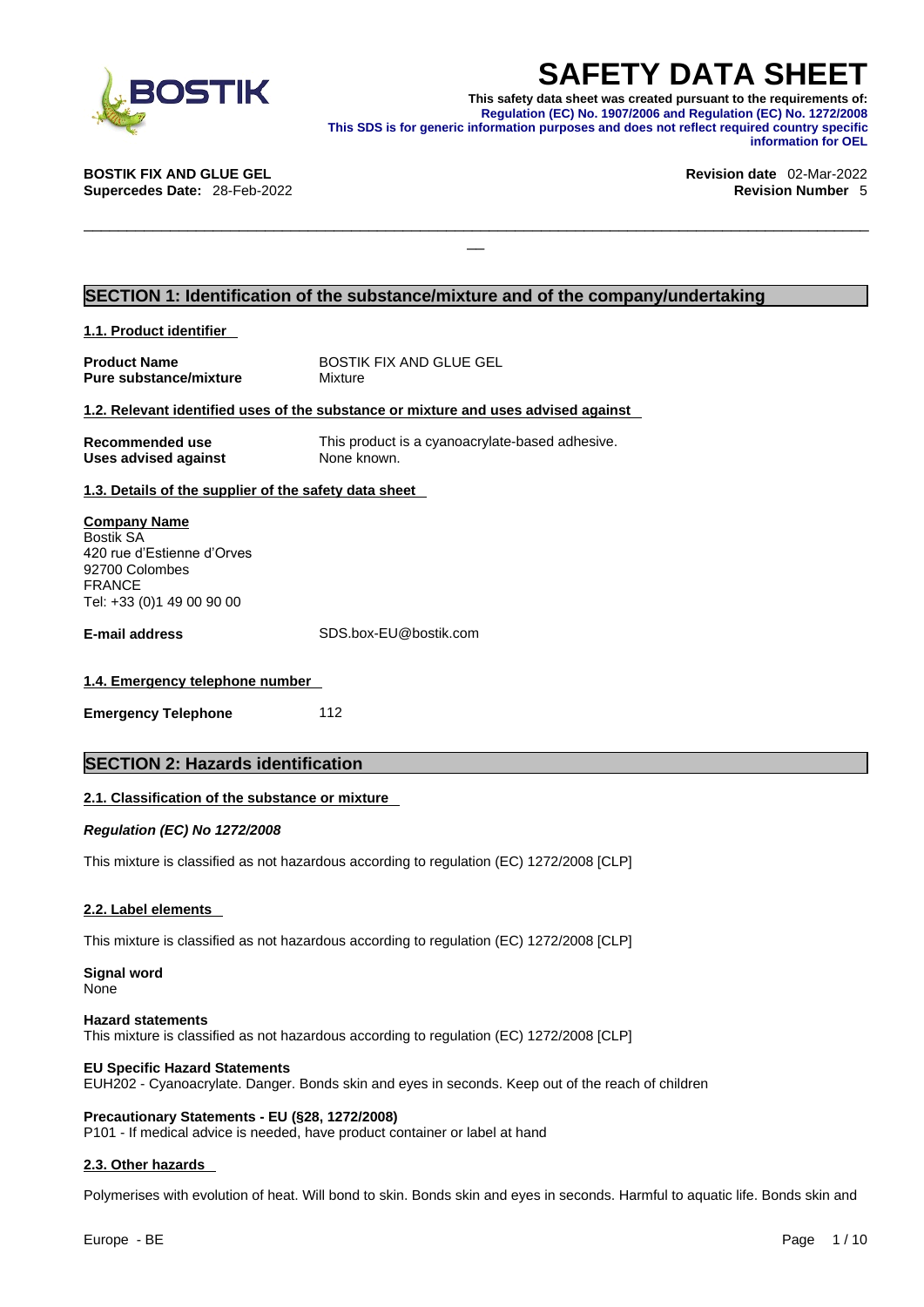\_\_\_\_\_\_\_\_\_\_\_\_\_\_\_\_\_\_\_\_\_\_\_\_\_\_\_\_\_\_\_\_\_\_\_\_\_\_\_\_\_\_\_\_\_\_\_\_\_\_\_\_\_\_\_\_\_\_\_\_\_\_\_\_\_\_\_\_\_\_\_\_\_\_\_\_\_\_\_\_\_\_\_\_\_\_\_\_\_\_\_

**Supercedes Date:** 28-Feb-2022 **Revision Number** 5

eyes in seconds. Combustible liquid.

## **PBT & vPvB**

This mixture contains no substance considered to be persistent, bioaccumulating or toxic (PBT). This mixture contains no substance considered to be very persistent nor very bioaccumulating (vPvB).

# **SECTION 3: Composition/information on ingredients**

## **3.1 Substances**

Not applicable

## **3.2 Mixtures**

The product contains no substances which at their given concentration, are considered to be hazardous to health

## **Full text of H- and EUH-phrases: see section 16**

This product does not contain candidate substances of very high concern at a concentration >=0.1% (Regulation (EC) No. 1907/2006 (REACH), Article 59)

# **SECTION 4: First aid measures**

## **4.1. Description of first aid measures**

| <b>General advice</b>              | Show this safety data sheet to the doctor in attendance. If irritation persists or eye and/or<br>skin remains bonded: Get medical advice/attention.                                                                                                                                                                                                                                                                                                                                                                                                 |
|------------------------------------|-----------------------------------------------------------------------------------------------------------------------------------------------------------------------------------------------------------------------------------------------------------------------------------------------------------------------------------------------------------------------------------------------------------------------------------------------------------------------------------------------------------------------------------------------------|
| <b>Inhalation</b>                  | Remove to fresh air. IF exposed or concerned: Get medical advice/attention.                                                                                                                                                                                                                                                                                                                                                                                                                                                                         |
| Eye contact                        | If eyelids are bonded closed or if skin to skin or skin to clothing bonding has occurred,<br>release bonding by covering affected area with a pad wetted with warm water. Do not<br>force eyes or any bonded skin apart. IF IN EYES: Rinse cautiously with water for several<br>minutes. Remove contact lenses, if present and easy to do. Continue rinsing. If irritation<br>persists or eye and/or skin remains bonded: Get medical advice/attention.                                                                                             |
| <b>Skin contact</b>                | Polymerises with evolution of heat. If eyelids are bonded closed or if skin to skin or skin<br>to clothing bonding has occurred, release bonding by covering affected area with a pad<br>wetted with warm water. Do not force eyes or any bonded skin apart. If irritation persists<br>or eye and/or skin remains bonded: Get medical advice/attention. Allow acetone or warm<br>water to penetrate the bond and gently attempt to move bonded areas without pulling the<br>skin away from bonded area. Do not remove clothing if adhering to skin. |
| Ingestion                          | Clean mouth with water. Do NOT induce vomiting. Drink 1 or 2 glasses of water. Never<br>give anything by mouth to an unconscious person.                                                                                                                                                                                                                                                                                                                                                                                                            |
| Self-protection of the first aider | Remove all sources of ignition. Ensure that medical personnel are aware of the<br>material(s) involved, take precautions to protect themselves and prevent spread of<br>contamination. Wear personal protective clothing (see section 8).                                                                                                                                                                                                                                                                                                           |
|                                    | 4.2. Most important symptoms and effects, both acute and delayed                                                                                                                                                                                                                                                                                                                                                                                                                                                                                    |
| <b>Symptoms</b>                    | No information available.                                                                                                                                                                                                                                                                                                                                                                                                                                                                                                                           |
|                                    | 4.3. Indication of any immediate medical attention and special treatment needed                                                                                                                                                                                                                                                                                                                                                                                                                                                                     |
| Note to doctors                    | Treat symptomatically.                                                                                                                                                                                                                                                                                                                                                                                                                                                                                                                              |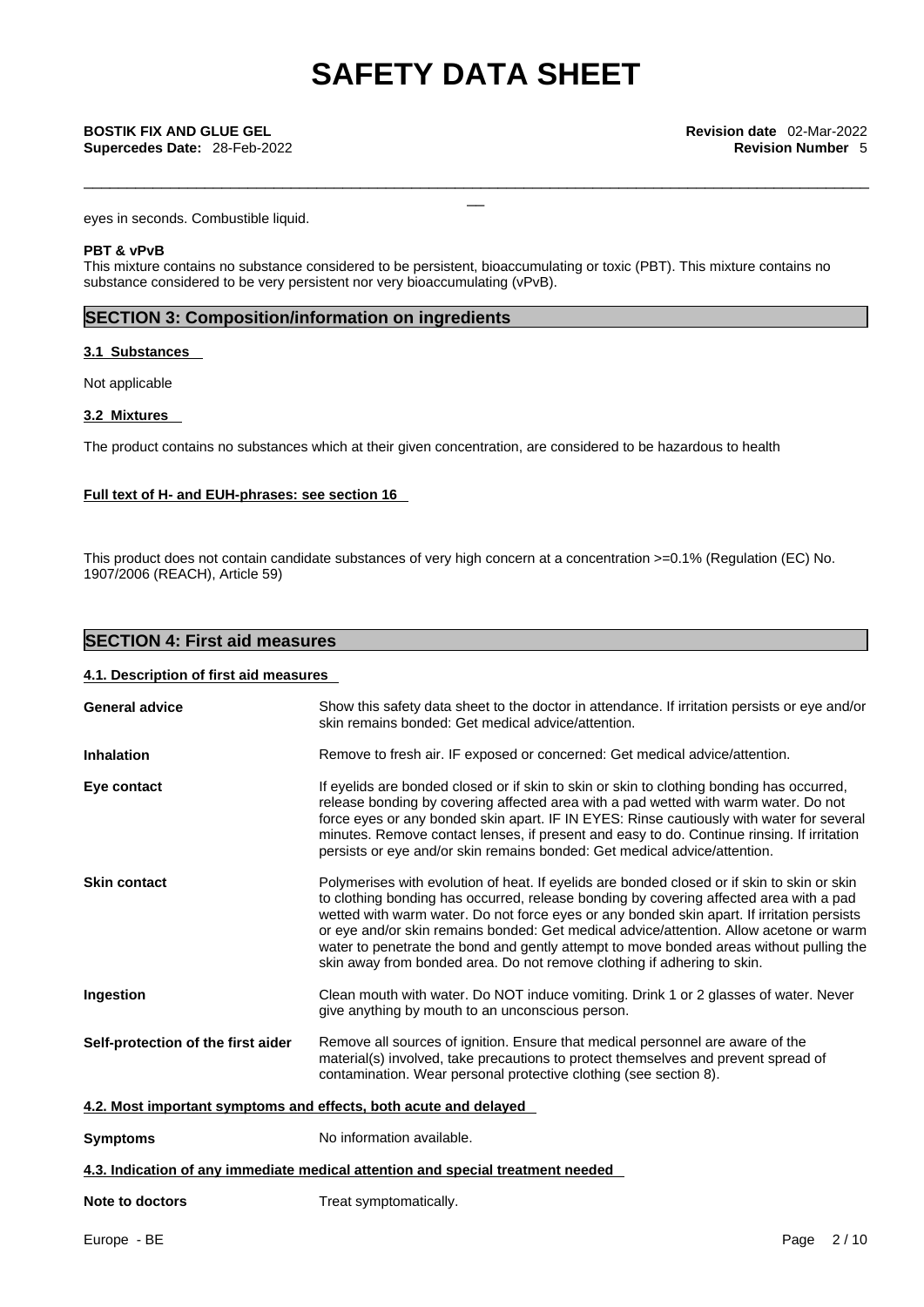\_\_\_\_\_\_\_\_\_\_\_\_\_\_\_\_\_\_\_\_\_\_\_\_\_\_\_\_\_\_\_\_\_\_\_\_\_\_\_\_\_\_\_\_\_\_\_\_\_\_\_\_\_\_\_\_\_\_\_\_\_\_\_\_\_\_\_\_\_\_\_\_\_\_\_\_\_\_\_\_\_\_\_\_\_\_\_\_\_\_\_

| <b>SECTION 5: Firefighting measures</b>                    |                                                                                                                                                                                                                                                                                                             |  |  |  |
|------------------------------------------------------------|-------------------------------------------------------------------------------------------------------------------------------------------------------------------------------------------------------------------------------------------------------------------------------------------------------------|--|--|--|
| 5.1. Extinguishing media                                   |                                                                                                                                                                                                                                                                                                             |  |  |  |
| <b>Suitable Extinguishing Media</b>                        | Dry chemical. Carbon dioxide (CO2). Water spray. Alcohol resistant foam.                                                                                                                                                                                                                                    |  |  |  |
| Unsuitable extinguishing media                             | No information available.                                                                                                                                                                                                                                                                                   |  |  |  |
| 5.2. Special hazards arising from the substance or mixture |                                                                                                                                                                                                                                                                                                             |  |  |  |
| Specific hazards arising from the<br>chemical              | Keep product and empty container away from heat and sources of ignition. In the event<br>of fire, cool tanks with water spray. Bonds skin and eyes in seconds.                                                                                                                                              |  |  |  |
| <b>Hazardous combustion products</b>                       | Carbon oxides. Hydrogen chloride. Nitrogen oxides (NOx). Silicon dioxide.                                                                                                                                                                                                                                   |  |  |  |
| 5.3. Advice for firefighters                               |                                                                                                                                                                                                                                                                                                             |  |  |  |
| precautions for fire-fighters                              | Special protective equipment and Firefighters should wear self-contained breathing apparatus and full firefighting turnout<br>gear. Use personal protection equipment.                                                                                                                                      |  |  |  |
| <b>SECTION 6: Accidental release measures</b>              |                                                                                                                                                                                                                                                                                                             |  |  |  |
|                                                            | 6.1. Personal precautions, protective equipment and emergency procedures                                                                                                                                                                                                                                    |  |  |  |
| <b>Personal precautions</b>                                | Evacuate personnel to safe areas. Use personal protective equipment as required. See<br>section 8 for more information. Take precautionary measures against static discharges.<br>Do not touch or walk through spilled material. Avoid contact with skin, eyes or clothing.<br>Ensure adequate ventilation. |  |  |  |
| For emergency responders                                   | Use personal protection recommended in Section 8.                                                                                                                                                                                                                                                           |  |  |  |
| 6.2. Environmental precautions                             |                                                                                                                                                                                                                                                                                                             |  |  |  |
| <b>Environmental precautions</b>                           | Refer to protective measures listed in Sections 7 and 8. Prevent further leakage or<br>spillage if safe to do so.                                                                                                                                                                                           |  |  |  |
| 6.3. Methods and material for containment and cleaning up  |                                                                                                                                                                                                                                                                                                             |  |  |  |
| <b>Methods for containment</b>                             | Do not use cloths for mopping up. Flood with water to complete polymerization and<br>scrape off floor.                                                                                                                                                                                                      |  |  |  |
| Methods for cleaning up                                    | Take precautionary measures against static discharges. Dam up. Soak up with inert<br>absorbent material. Pick up and transfer to properly labelled containers.                                                                                                                                              |  |  |  |
| Prevention of secondary hazards                            | Clean contaminated objects and areas thoroughly observing environmental regulations.                                                                                                                                                                                                                        |  |  |  |
| 6.4. Reference to other sections                           |                                                                                                                                                                                                                                                                                                             |  |  |  |
| <b>Reference to other sections</b>                         | See section 8 for more information. See section 13 for more information.                                                                                                                                                                                                                                    |  |  |  |
| <b>SECTION 7: Handling and storage</b>                     |                                                                                                                                                                                                                                                                                                             |  |  |  |

**7.1. Precautions for safe handling** 

**Advice on safe handling** Handle in accordance with good industrial hygiene and safety practice. Avoid contact with skin, eyes or clothing. Use personal protection equipment. Do not eat, drink or smoke when using this product. See section 8 for more information. **General hygiene considerations** Handle in accordance with good industrial hygiene and safety practice.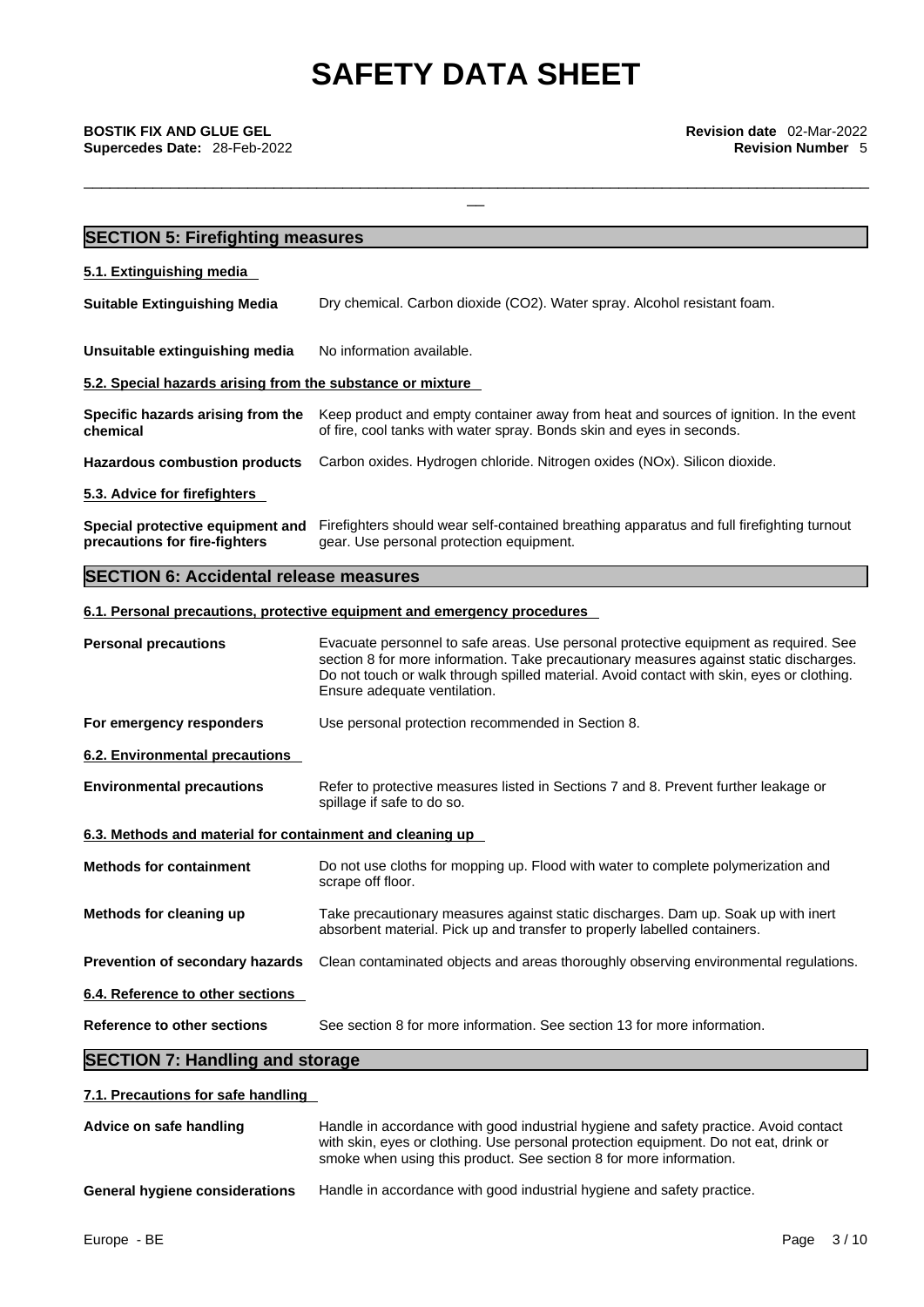\_\_\_\_\_\_\_\_\_\_\_\_\_\_\_\_\_\_\_\_\_\_\_\_\_\_\_\_\_\_\_\_\_\_\_\_\_\_\_\_\_\_\_\_\_\_\_\_\_\_\_\_\_\_\_\_\_\_\_\_\_\_\_\_\_\_\_\_\_\_\_\_\_\_\_\_\_\_\_\_\_\_\_\_\_\_\_\_\_\_\_

| 7.2. Conditions for safe storage, including any incompatibilities                     |                                                                                                                                                                                                                                                                                                                                                                                                                |
|---------------------------------------------------------------------------------------|----------------------------------------------------------------------------------------------------------------------------------------------------------------------------------------------------------------------------------------------------------------------------------------------------------------------------------------------------------------------------------------------------------------|
| <b>Storage Conditions</b>                                                             | Keep container tightly closed in a dry and well-ventilated place.                                                                                                                                                                                                                                                                                                                                              |
| Recommended storage<br>temperature                                                    | Keep at temperatures between 2 and 10 °C. For optimum shelf life store in original<br>containers under refrigerated conditions at 2 - 8°C.                                                                                                                                                                                                                                                                     |
| 7.3. Specific end use(s)                                                              |                                                                                                                                                                                                                                                                                                                                                                                                                |
| Specific use(s)<br>This product is a cyanoacrylate-based adhesive.                    |                                                                                                                                                                                                                                                                                                                                                                                                                |
|                                                                                       | Risk Management Methods (RMM) The information required is contained in this Safety Data Sheet.                                                                                                                                                                                                                                                                                                                 |
| <b>Other information</b>                                                              | Observe technical data sheet.                                                                                                                                                                                                                                                                                                                                                                                  |
| <b>SECTION 8: Exposure controls/personal protection</b>                               |                                                                                                                                                                                                                                                                                                                                                                                                                |
| 8.1. Control parameters                                                               |                                                                                                                                                                                                                                                                                                                                                                                                                |
| <b>Exposure Limits</b>                                                                | This product, as supplied, does not contain any hazardous materials with occupational<br>exposure limits established by the region specific regulatory bodies                                                                                                                                                                                                                                                  |
| <b>SDS for further information.</b>                                                   | Only European Community Occupational Exposure Limits will be shown in this document. Please refer to regional                                                                                                                                                                                                                                                                                                  |
| Derived No Effect Level (DNEL)                                                        | No information available                                                                                                                                                                                                                                                                                                                                                                                       |
| Predicted No Effect Concentration No information available.<br>(PNEC)                 |                                                                                                                                                                                                                                                                                                                                                                                                                |
| 8.2. Exposure controls                                                                |                                                                                                                                                                                                                                                                                                                                                                                                                |
| <b>Engineering controls</b>                                                           | Ensure adequate ventilation, especially in confined areas.                                                                                                                                                                                                                                                                                                                                                     |
| Personal protective equipment<br><b>Eye/face protection</b><br><b>Hand protection</b> | Wear safety glasses with side shields (or goggles).<br>Recommended Use:. Nitrile rubber. Glove thickness > 0.4 mm. Latex gloves.<br>Polyethylene. Polypropylene. Glove thickness >= 0.15 mm. Ensure that the<br>breakthrough time of the glove material is not exceeded. Refer to glove supplier for<br>information on breakthrough time for specific gloves. Gloves must conform to standard<br><b>EN 374</b> |
| Skin and body protection<br><b>Respiratory protection</b>                             | Wear suitable protective clothing.<br>None under normal use conditions.                                                                                                                                                                                                                                                                                                                                        |
|                                                                                       | Environmental exposure controls Do not allow uncontrolled discharge of product into the environment.                                                                                                                                                                                                                                                                                                           |

# **SECTION 9: Physical and chemical properties**

## **9.1. Information on basic physical and chemical properties**

| <b>Physical state</b>  | Liquid           |
|------------------------|------------------|
| Appearance             | <b>Viscous</b>   |
| Colour                 | Colourless       |
| Odour                  | <b>Odourless</b> |
| <b>Odour threshold</b> | Not applicable   |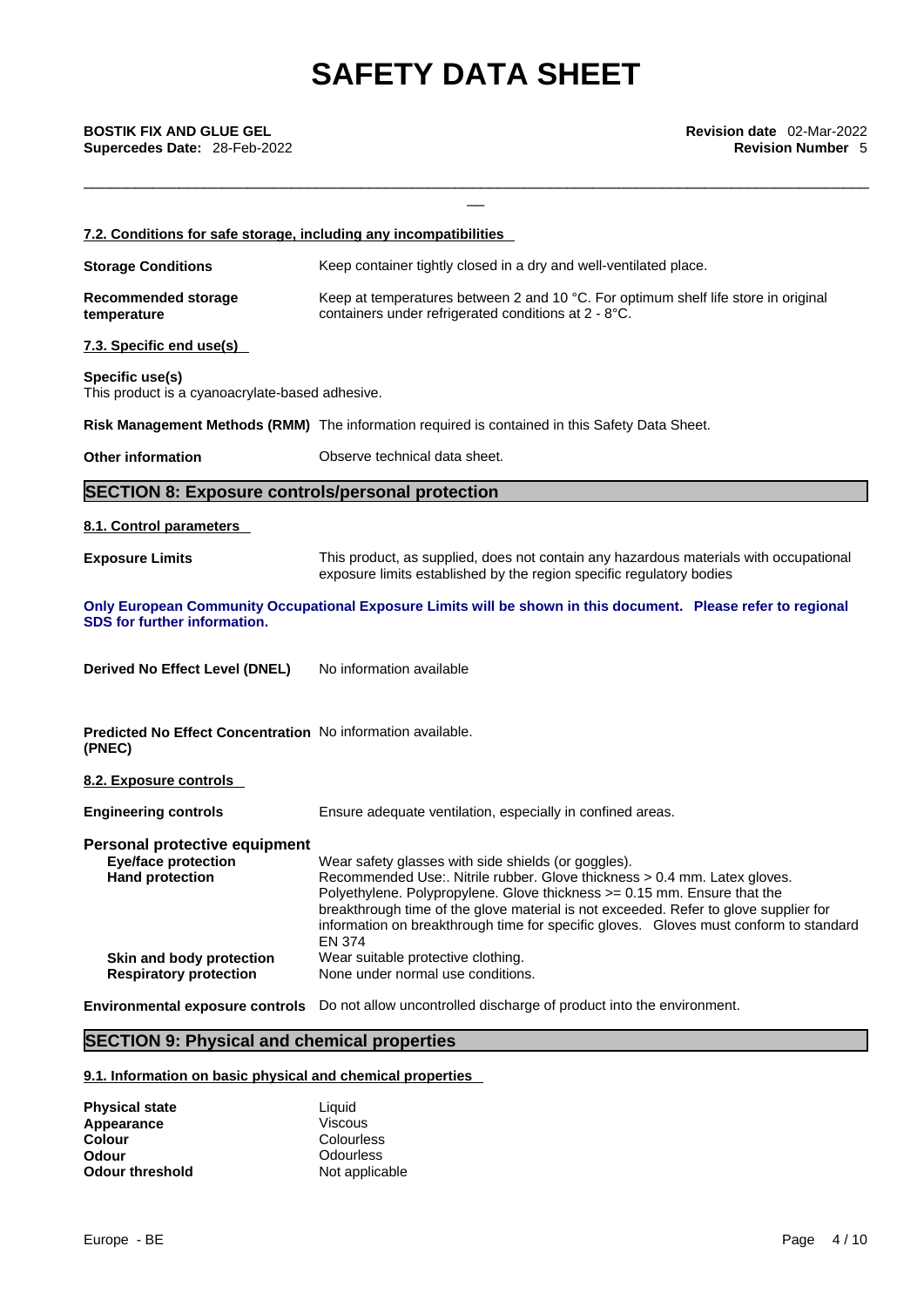\_\_\_\_\_\_\_\_\_\_\_\_\_\_\_\_\_\_\_\_\_\_\_\_\_\_\_\_\_\_\_\_\_\_\_\_\_\_\_\_\_\_\_\_\_\_\_\_\_\_\_\_\_\_\_\_\_\_\_\_\_\_\_\_\_\_\_\_\_\_\_\_\_\_\_\_\_\_\_\_\_\_\_\_\_\_\_\_\_\_\_

\_\_ **BOSTIK FIX AND GLUE GEL Revision date** 02-Mar-2022

**Supercedes Date:** 28-Feb-2022 **Revision Number** 5

| <b>Property</b>                                             | <b>Values</b>               | Remarks • Method         |
|-------------------------------------------------------------|-----------------------------|--------------------------|
| рH                                                          | No data available           | No data available        |
| pH (as aqueous solution)                                    | No data available           |                          |
| Melting point / freezing point                              | No data available           |                          |
| Initial boiling point and boiling                           | 130 $^{\circ}$ C            |                          |
| range                                                       |                             |                          |
| <b>Flash point</b>                                          | 85 °C                       |                          |
| <b>Evaporation rate</b>                                     | No data available           |                          |
| <b>Flammability</b>                                         | Not applicable for liquids. |                          |
| <b>Flammability Limit in Air</b>                            |                             |                          |
| Upper flammability or explosive No data available<br>limits |                             |                          |
| Lower flammability or explosive No data available<br>limits |                             |                          |
| Vapour pressure                                             | No data available           |                          |
| Relative vapour density                                     | No data available           |                          |
| <b>Relative density</b>                                     | No data available           |                          |
| <b>Water solubility</b>                                     | Reacts with water           | Polymerisation can occur |
| Solubility(ies)                                             | No data available           |                          |
| <b>Partition coefficient</b>                                | No data available           |                          |
| <b>Autoignition temperature</b>                             | 110 $°C$                    |                          |
| <b>Decomposition temperature</b>                            | No data available           |                          |
| <b>Kinematic viscosity</b>                                  | No data available           |                          |
| <b>Dynamic viscosity</b>                                    | No data available           |                          |
| <b>Explosive properties</b>                                 | No data available           |                          |
| <b>Oxidising properties</b>                                 | No data available           |                          |
| 9.2. Other information                                      |                             |                          |
| Solid content (%)<br><b>VOC Content (%)</b>                 | No information available    |                          |
| <b>Density</b>                                              | No data available           |                          |

# **SECTION 10: Stability and reactivity**

| <u> 10.1. Reactivity </u>                                               |                                 |
|-------------------------------------------------------------------------|---------------------------------|
| Reactivity                                                              | No information available.       |
| 10.2. Chemical stability                                                |                                 |
| <b>Stability</b>                                                        | Stable under normal conditions. |
| Explosion data                                                          |                                 |
| Sensitivity to mechanical<br>impact                                     | None.                           |
| Sensitivity to static discharge                                         | None.                           |
| 10.3. Possibility of hazardous reactions                                |                                 |
| <b>Possibility of hazardous reactions</b> None under normal processing. |                                 |
| Hazardous polymerisation                                                | Polymerisation can occur.       |
| 10.4. Conditions to avoid                                               |                                 |
| <b>Conditions to avoid</b>                                              | Protect from moisture.          |
| 10.5. Incompatible materials                                            |                                 |
|                                                                         |                                 |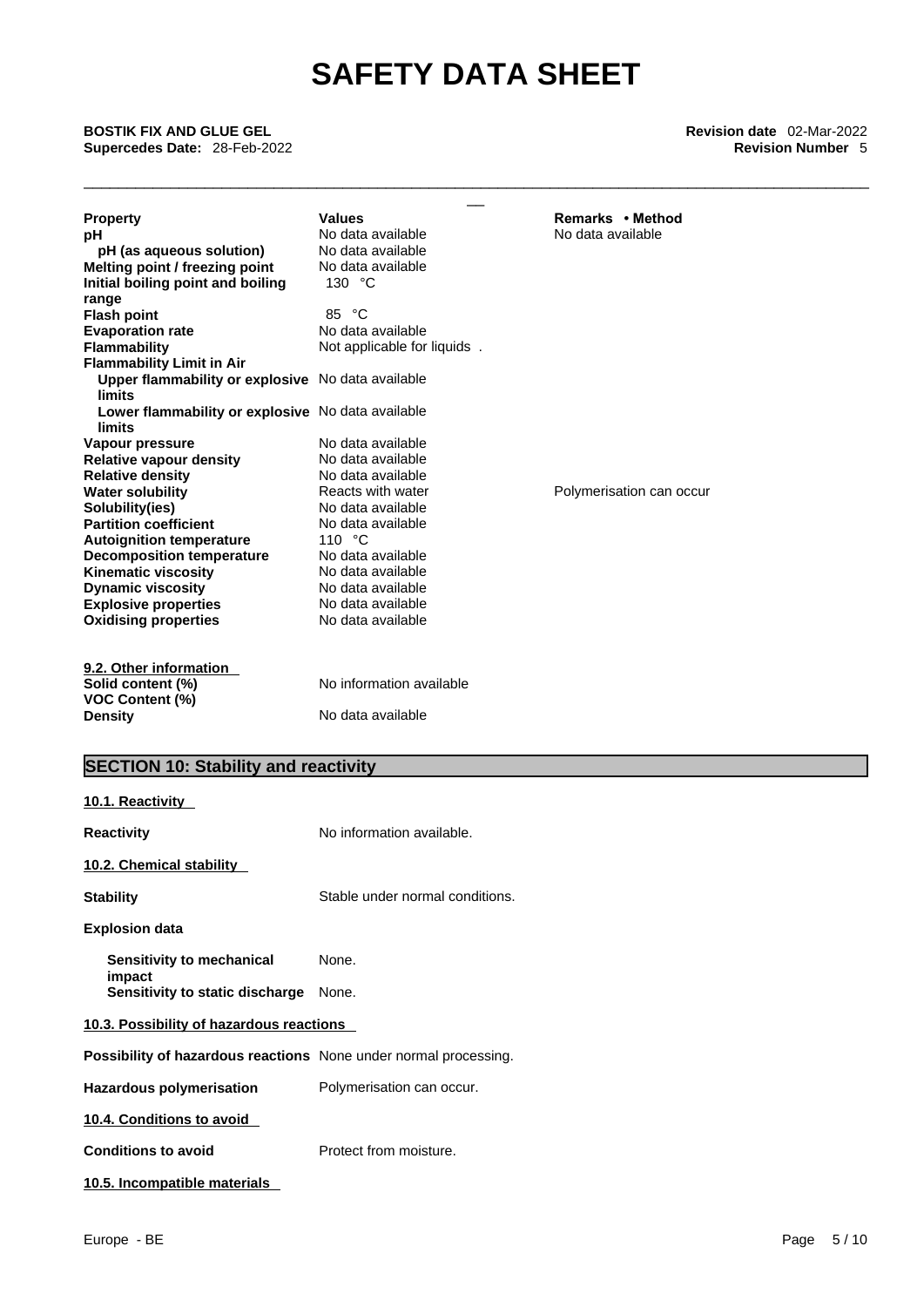\_\_\_\_\_\_\_\_\_\_\_\_\_\_\_\_\_\_\_\_\_\_\_\_\_\_\_\_\_\_\_\_\_\_\_\_\_\_\_\_\_\_\_\_\_\_\_\_\_\_\_\_\_\_\_\_\_\_\_\_\_\_\_\_\_\_\_\_\_\_\_\_\_\_\_\_\_\_\_\_\_\_\_\_\_\_\_\_\_\_\_

\_\_ **BOSTIK FIX AND GLUE GEL Revision date** 02-Mar-2022 **Incompatible materials** Alcohols. Alkali. Amines. Water. **10.6. Hazardous decomposition products Hazardous decomposition products**  None under normal use conditions. Stable under recommended storage conditions. **SECTION 11: Toxicological information 11.1. Information on toxicological effects Information on likely routes of exposure Product Information** . **Inhalation** Based on available data, the classification criteria are not met. **Eye contact** Specific test data for the substance or mixture is not available. Bonds skin and eyes in seconds. **Skin contact** Specific test data for the substance or mixture is not available. Bonds skin and eyes in seconds. **Ingestion Based on available data, the classification criteria are not met. Symptoms** related to the physical, chemical and toxicological characteristics **Symptoms** No information available. **Numerical measures of toxicity Acute toxicity The following values are calculated based on chapter 3.1 of the GHS document Component Information Delayed and immediate effects as well as chronic effects from short and long-term exposure Skin corrosion/irritation** Based on available data, the classification criteria are not met. **Serious eye damage/eye irritation** Based on available data, the classification criteria are not met. **Respiratory or skin sensitisation** Based on available data, the classification criteria are not met. **Germ cell mutagenicity** Based on available data, the classification criteria are not met. **Carcinogenicity** Based on available data, the classification criteria are not met. **Reproductive toxicity** Based on available data, the classification criteria are not met.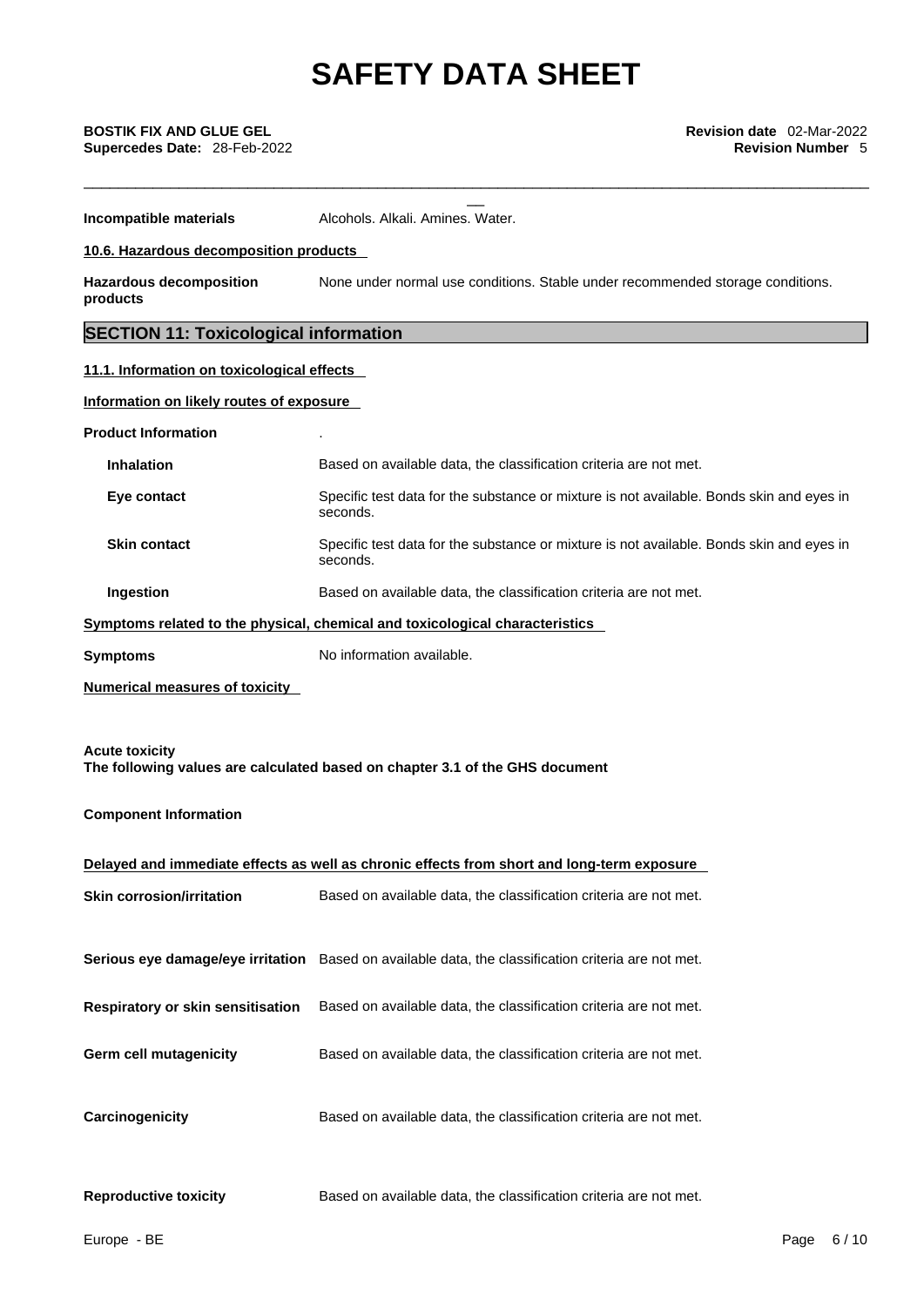\_\_\_\_\_\_\_\_\_\_\_\_\_\_\_\_\_\_\_\_\_\_\_\_\_\_\_\_\_\_\_\_\_\_\_\_\_\_\_\_\_\_\_\_\_\_\_\_\_\_\_\_\_\_\_\_\_\_\_\_\_\_\_\_\_\_\_\_\_\_\_\_\_\_\_\_\_\_\_\_\_\_\_\_\_\_\_\_\_\_\_

| <b>STOT - single exposure</b>             | Based on available data, the classification criteria are not met. |
|-------------------------------------------|-------------------------------------------------------------------|
| <b>STOT - repeated exposure</b>           | Based on available data, the classification criteria are not met. |
| <b>Aspiration hazard</b>                  | Based on available data, the classification criteria are not met. |
| 11.2. Information on other hazards        |                                                                   |
| 11.2.1. Endocrine disrupting properties   |                                                                   |
| <b>Endocrine disrupting properties</b>    | No information available.                                         |
|                                           |                                                                   |
| 11.2.2. Other information                 |                                                                   |
| Other adverse effects                     | No information available.                                         |
| <b>SECTION 12: Ecological information</b> |                                                                   |
| 12.1. Toxicity                            |                                                                   |
| <b>Ecotoxicity</b>                        | Harmful to aquatic life.                                          |
|                                           |                                                                   |
| 12.2. Persistence and degradability       |                                                                   |
| <b>Persistence and degradability</b>      | No information available.                                         |
| 12.3. Bioaccumulative potential           |                                                                   |
| <b>Bioaccumulation</b>                    | There is no data for this product.                                |
|                                           |                                                                   |
| 12.4. Mobility in soil                    |                                                                   |
| <b>Mobility in soil</b>                   | No information available.                                         |
| 12.5. Results of PBT and vPvB assessment  |                                                                   |
| <b>PBT and vPvB assessment</b>            |                                                                   |
| 12.6. Other adverse effects               |                                                                   |
| Other adverse effects                     | No information available.                                         |

# **SECTION 13: Disposal considerations**

**13.1. Waste treatment methods**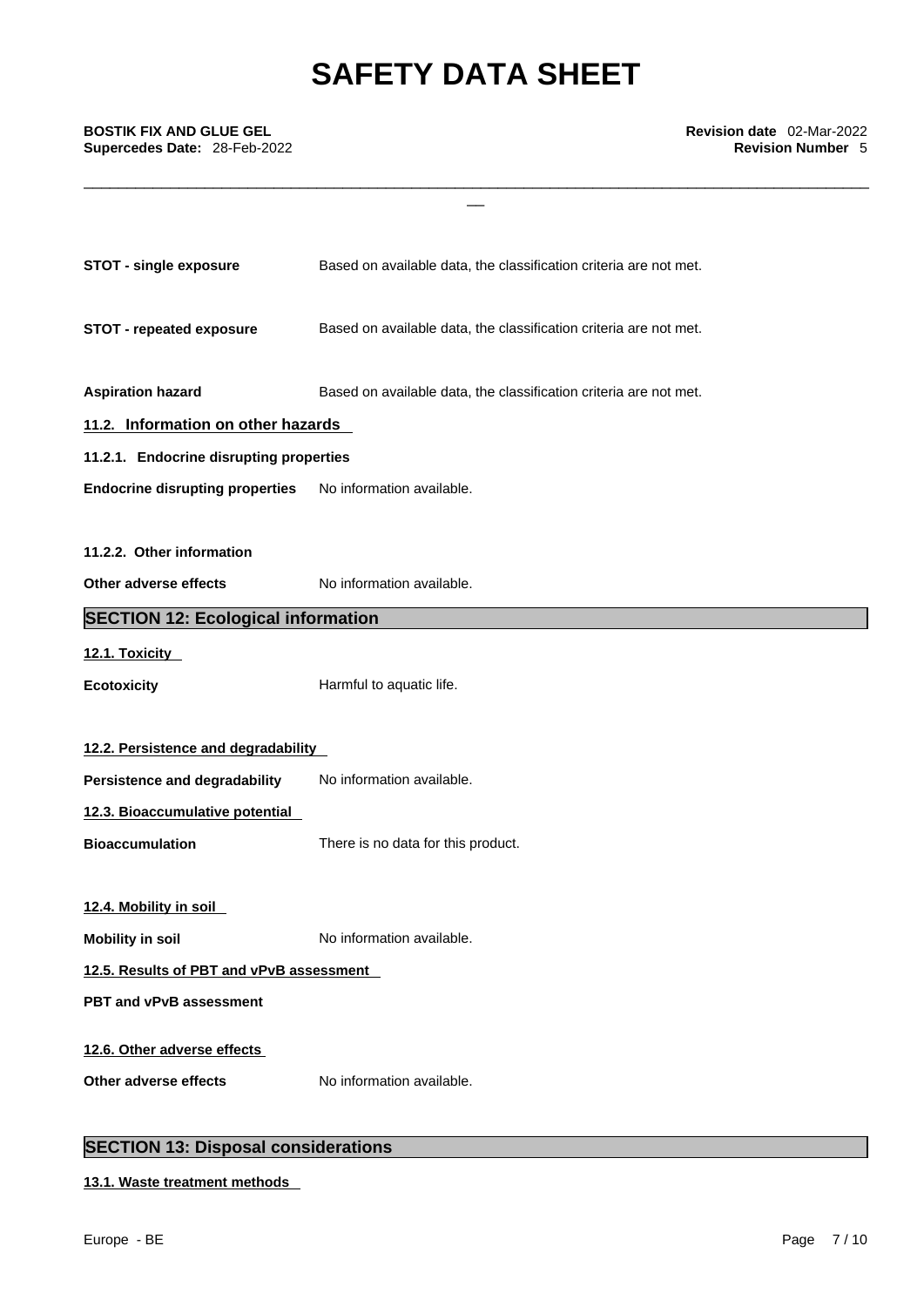\_\_\_\_\_\_\_\_\_\_\_\_\_\_\_\_\_\_\_\_\_\_\_\_\_\_\_\_\_\_\_\_\_\_\_\_\_\_\_\_\_\_\_\_\_\_\_\_\_\_\_\_\_\_\_\_\_\_\_\_\_\_\_\_\_\_\_\_\_\_\_\_\_\_\_\_\_\_\_\_\_\_\_\_\_\_\_\_\_\_\_

| Waste from residues/unused<br>products | Dispose of in accordance with local regulations. Dispose of waste in accordance with<br>environmental legislation. |
|----------------------------------------|--------------------------------------------------------------------------------------------------------------------|
| Contaminated packaging                 | Do not reuse empty containers.                                                                                     |
| <b>European Waste Cataloque</b>        | 08 04 09* waste adhesives and sealants containing organic solvents or other dangerous<br>substances                |
| <b>Other information</b>               | Waste codes should be assigned by the user based on the application for which the<br>product was used.             |

# **SECTION 14: Transport information**

| Not regulated<br>Not regulated<br>Not regulated<br>Not regulated<br>Not applicable<br>None<br>Not regulated<br>Not regulated<br>Not regulated<br>Not regulated<br><b>NP</b><br>None<br>14.7 Transport in bulk according to Annex II of MARPOL and the IBC Code<br>Not applicable<br>Air transport (ICAO-TI / IATA-DGR)<br><b>UN3334</b><br>Aviation regulated liquid, n.o.s<br>9<br>III<br>UN3334, Aviation regulated liquid, n.o.s, 9, III<br><b>Description</b><br>Not applicable<br>A27<br>30 kg G<br>Limited quantity (LQ)<br><b>ERG Code</b><br><b>9A</b> | Note:                                                                                                                                                                                                                       | The shipping descriptions shown here are for bulk shipments only, and may not apply to<br>shipments made in non-bulk packages (see regulatory definition). The information shown<br>here, may not always agree with the bill of lading shipping description for the material. 49<br>CFR 173.150(f)(2) "The requirements in this subchapter do not apply to a material<br>classed as a combustible liquid in a non-bulk packaging unless the combustible liquid is |  |  |
|----------------------------------------------------------------------------------------------------------------------------------------------------------------------------------------------------------------------------------------------------------------------------------------------------------------------------------------------------------------------------------------------------------------------------------------------------------------------------------------------------------------------------------------------------------------|-----------------------------------------------------------------------------------------------------------------------------------------------------------------------------------------------------------------------------|-------------------------------------------------------------------------------------------------------------------------------------------------------------------------------------------------------------------------------------------------------------------------------------------------------------------------------------------------------------------------------------------------------------------------------------------------------------------|--|--|
|                                                                                                                                                                                                                                                                                                                                                                                                                                                                                                                                                                | <b>Land transport (ADR/RID)</b><br>14.1 UN number or ID number<br>14.2 Proper Shipping Name<br>14.3 Transport hazard class(es)<br>14.4 Packing group<br><b>14.5 Environmental hazards</b><br><b>14.6 Special Provisions</b> | a hazardous substance, a hazardous waste, or a marine pollutant.".                                                                                                                                                                                                                                                                                                                                                                                                |  |  |
|                                                                                                                                                                                                                                                                                                                                                                                                                                                                                                                                                                | <b>IMDG</b><br>14.1 UN number or ID number<br>14.2 Proper Shipping Name<br>14.3 Transport hazard class(es)<br>14.4 Packing group<br>14.5 Marine pollutant<br><b>14.6 Special Provisions</b>                                 |                                                                                                                                                                                                                                                                                                                                                                                                                                                                   |  |  |
|                                                                                                                                                                                                                                                                                                                                                                                                                                                                                                                                                                | 14.1 UN number or ID number<br>14.2 Proper Shipping Name<br>14.3 Transport hazard class(es)<br>14.4 Packing group<br>14.5 Environmental hazards<br><b>14.6 Special Provisions</b>                                           |                                                                                                                                                                                                                                                                                                                                                                                                                                                                   |  |  |

# **Section 15: REGULATORY INFORMATION**

**15.1. Safety, health and environmental regulations/legislation specific for the substance or mixture**

**European Union** 

**Registration, Evaluation, Authorization, and Restriction of Chemicals (REACh) Regulation (EC 1907/2006)**

**SVHC: Substances of Very High Concern for Authorisation:**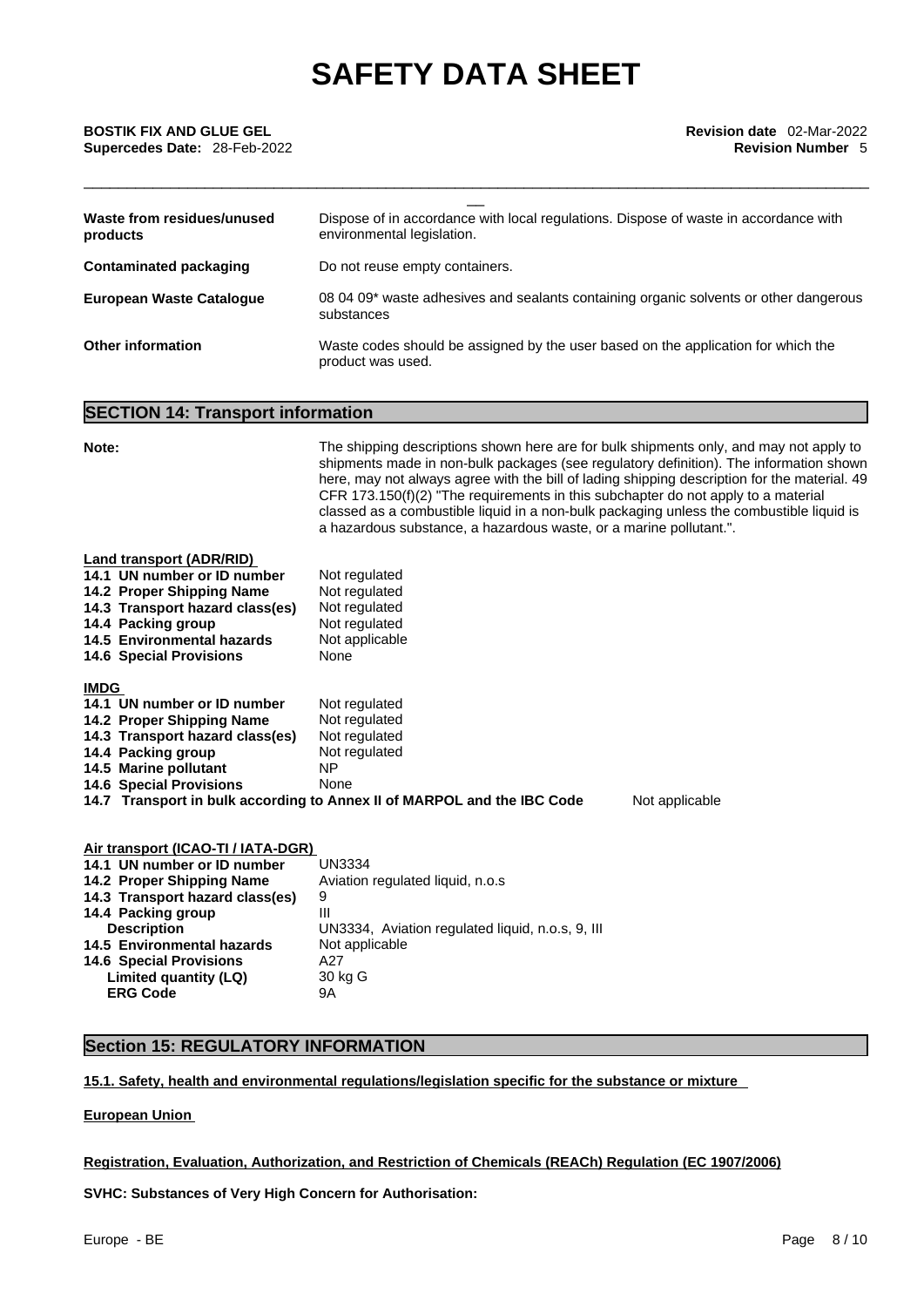\_\_\_\_\_\_\_\_\_\_\_\_\_\_\_\_\_\_\_\_\_\_\_\_\_\_\_\_\_\_\_\_\_\_\_\_\_\_\_\_\_\_\_\_\_\_\_\_\_\_\_\_\_\_\_\_\_\_\_\_\_\_\_\_\_\_\_\_\_\_\_\_\_\_\_\_\_\_\_\_\_\_\_\_\_\_\_\_\_\_\_

This product does not contain candidate substances of very high concern at a concentration  $>=0.1\%$  (Regulation (EC) No. 1907/2006 (REACH), Article 59)

## **EU-REACH (1907/2006) - Annex XVII - Substances subject to Restriction**

This product does not contain substances subject to restriction (Regulation (EC) No. 1907/2006 (REACH), Annex XVII).

**Substance subject to authorisation per REACH Annex XIV** This product does not contain substances subject to authorisation (Regulation (EC) No. 1907/2006 (REACH), Annex XIV)

**Ozone-depleting substances (ODS) regulation (EC) 1005/2009** Not applicable

**Persistent Organic Pollutants** Not applicable

## **National regulations**

**France** 

## **Germany**

**Ordinance on Industrial Safety and Health - Germany - BetrSichV** No flammable liquids in accordance with BetrSichV

**Water hazard class (WGK)** slightly hazardous to water (WGK 1)

#### **Netherlands**

**List of Carcinogenic, mutagenic and reproductive toxin substances in accordance with Inspectorate SZW (Netherlands)** Not Listed

**Denmark Registration number(s) (P-no.)** No information available **Norway Registration number(s) (PRN-no.)** No information available

## **15.2. Chemical safety assessment**

Chemical Safety Assessments have been carried out by the Reach registrants for substances registered at >10 tpa. No Chemical Safety Assessment has been carried out for this mixture.

# **SECTION 16: Other information**

## **Key or legend to abbreviations and acronyms used in the safety data sheet**

**Legend**  TWA (time-weighted average) STEL STEL (Short Term Exposure Limit)